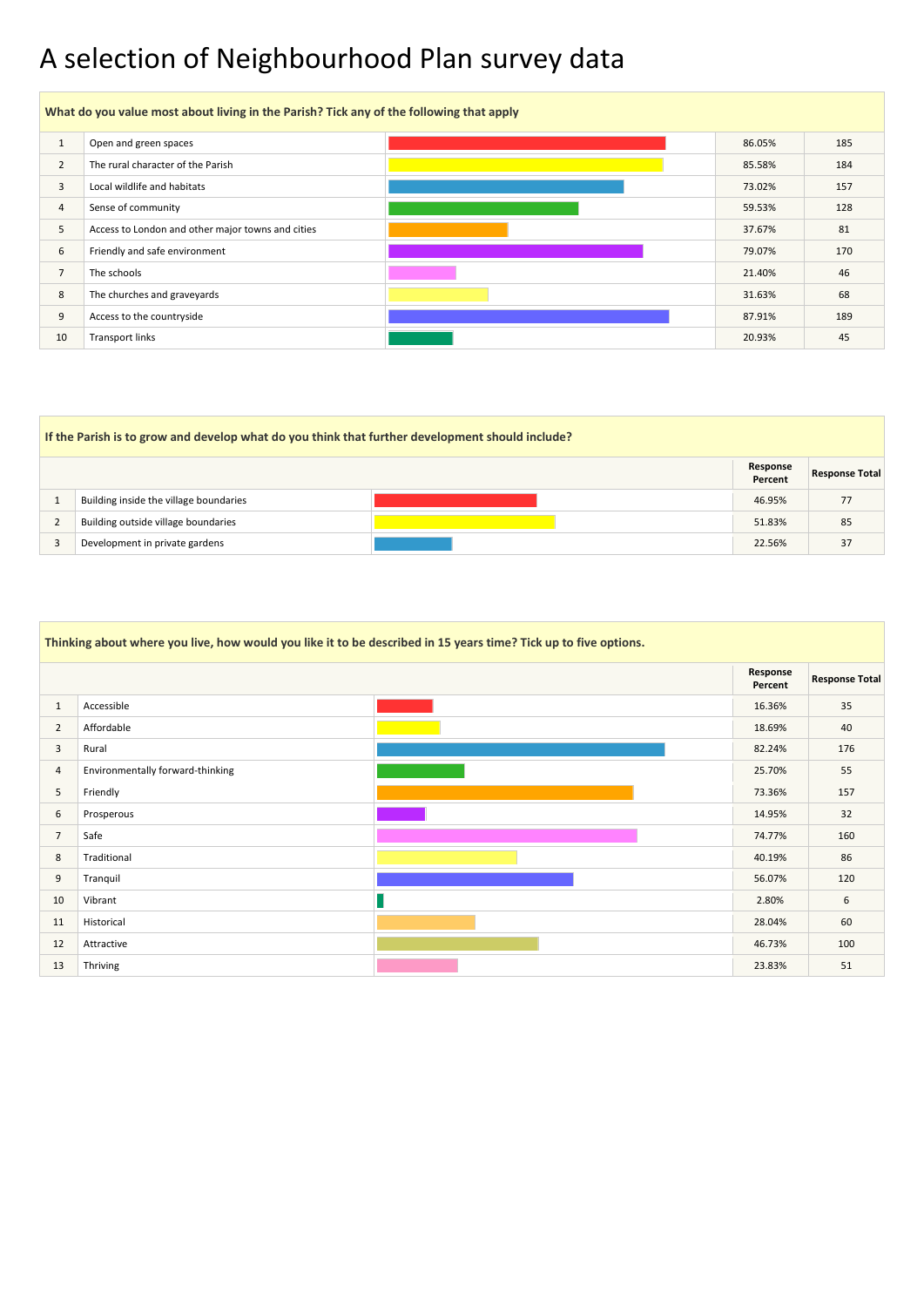|                | Which of the following business locations would you like to see kept for commercial use? Tick all that apply. |  |                     |                       |  |  |  |  |
|----------------|---------------------------------------------------------------------------------------------------------------|--|---------------------|-----------------------|--|--|--|--|
|                |                                                                                                               |  | Response<br>Percent | <b>Response Total</b> |  |  |  |  |
| $\mathbf{1}$   | Home Farm                                                                                                     |  | 68.25%              | 144                   |  |  |  |  |
| $\overline{2}$ | <b>Barwick Manor Farm</b>                                                                                     |  | 62.56%              | 132                   |  |  |  |  |
| 3              | Marshall's Farm                                                                                               |  | 66.82%              | 141                   |  |  |  |  |
| $\overline{4}$ | Rennesley Farm                                                                                                |  | 63.03%              | 133                   |  |  |  |  |
| 5              | Sawtrees Farm                                                                                                 |  | 62.09%              | 131                   |  |  |  |  |
| $\sqrt{6}$     | Sutes Farm                                                                                                    |  | 68.72%              | 145                   |  |  |  |  |
| 7              | <b>Oakley Coachbuilders</b>                                                                                   |  | 60.19%              | 127                   |  |  |  |  |
| $\,8\,$        | <b>Rennesley Works</b>                                                                                        |  | 38.86%              | 82                    |  |  |  |  |
| 9              | Max Wright                                                                                                    |  | 48.34%              | 102                   |  |  |  |  |
| 10             | <b>Biffa Landfill</b>                                                                                         |  | 14.22%              | 30                    |  |  |  |  |
| 11             | Hanbury Manor                                                                                                 |  | 90.52%              | 191                   |  |  |  |  |
| 12             | The Anchor                                                                                                    |  | 88.15%              | 186                   |  |  |  |  |
| 13             | The Feathers                                                                                                  |  | 93.84%              | 198                   |  |  |  |  |
| 14             | The Sow and Pigs                                                                                              |  | 86.73%              | 183                   |  |  |  |  |
| 15             | The White Horse                                                                                               |  | 72.99%              | 154                   |  |  |  |  |
| 16             | Thundridge Village Stores                                                                                     |  | 91.00%              | 192                   |  |  |  |  |
| 17             | Jet Petrol Station                                                                                            |  | 90.05%              | 190                   |  |  |  |  |
| 18             | Thundridge Business Park                                                                                      |  | 51.66%              | 109                   |  |  |  |  |
| 19             | <b>Ermine Point Business Park</b>                                                                             |  | 30.81%              | 65                    |  |  |  |  |
| 20             | The Yard (Builders Yard, Cambridge Rd, High Cross)                                                            |  | 31.75%              | 67                    |  |  |  |  |

|                | If money was available to invest in infrastructure where should it be spent? Tick any of the following. |  |                     |                       |  |  |  |  |
|----------------|---------------------------------------------------------------------------------------------------------|--|---------------------|-----------------------|--|--|--|--|
|                |                                                                                                         |  | Response<br>Percent | <b>Response Total</b> |  |  |  |  |
| $\mathbf{1}$   | Sewerage systems                                                                                        |  | 24.29%              | 51                    |  |  |  |  |
| $\overline{2}$ | Surface water drainage                                                                                  |  | 44.76%              | 94                    |  |  |  |  |
| $\overline{3}$ | Water supply                                                                                            |  | 8.10%               | 17                    |  |  |  |  |
| $\overline{4}$ | Electricity                                                                                             |  | 7.14%               | 15                    |  |  |  |  |
| 5              | Gas                                                                                                     |  | 2.86%               | 6                     |  |  |  |  |
| 6              | Mobile phone reception                                                                                  |  | 38.10%              | 80                    |  |  |  |  |
| $\overline{7}$ | Broadband                                                                                               |  | 49.52%              | 104                   |  |  |  |  |
| 8              | Pavements                                                                                               |  | 38.57%              | 81                    |  |  |  |  |
| 9              | Roads                                                                                                   |  | 63.81%              | 134                   |  |  |  |  |
| 10             | Cycle routes                                                                                            |  | 22.86%              | 48                    |  |  |  |  |
| 11             | Improvement to village halls                                                                            |  | 31.43%              | 66                    |  |  |  |  |
| 12             | Community energy projects                                                                               |  | 15.24%              | 32                    |  |  |  |  |
| 13             | Sports facilities                                                                                       |  | 21.43%              | 45                    |  |  |  |  |
| 14             | Recreational areas                                                                                      |  | 45.71%              | 96                    |  |  |  |  |
| 15             | Allotments                                                                                              |  | 17.14%              | 36                    |  |  |  |  |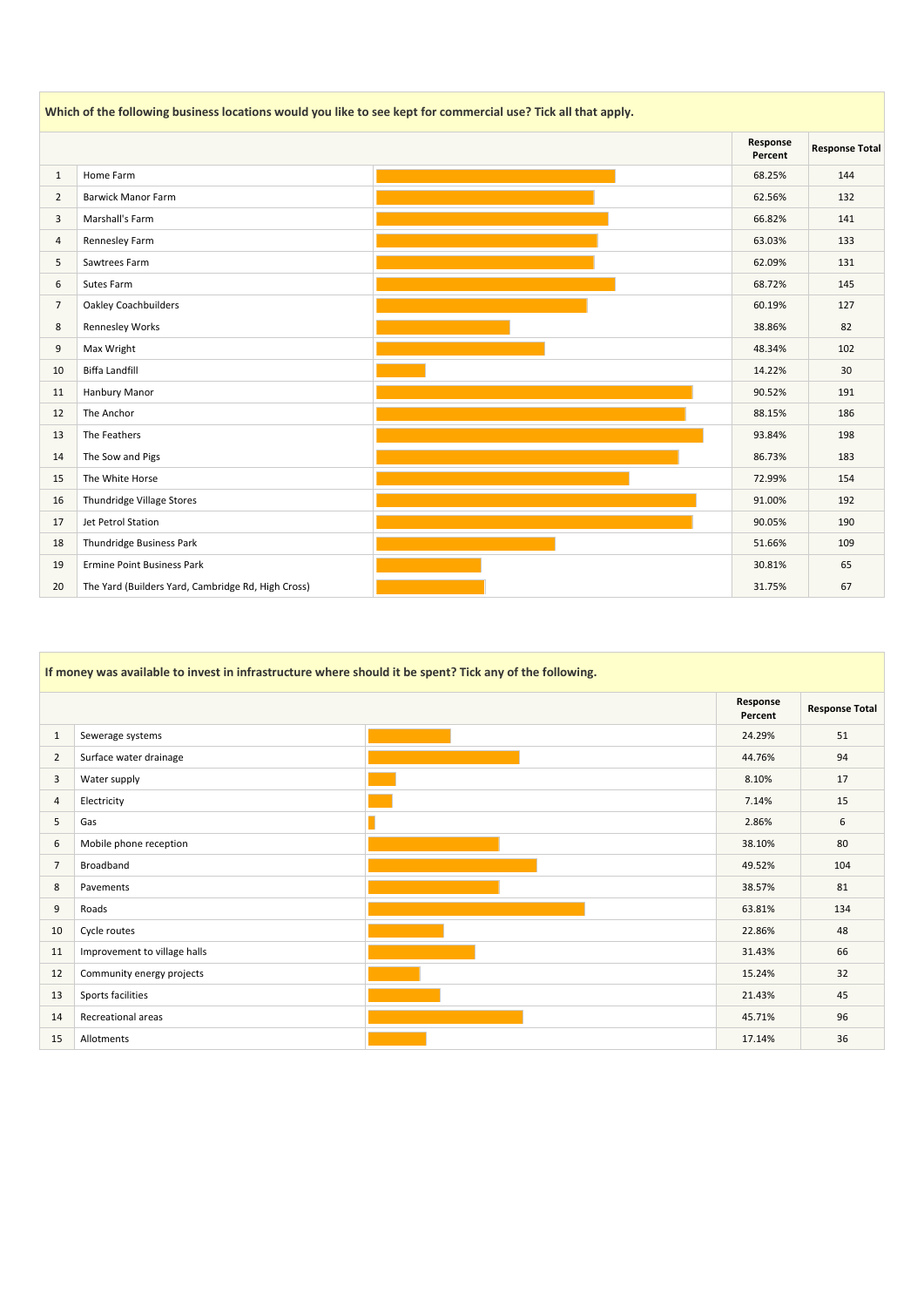# A selection of Neighbourhood Plan survey data

 $\mathcal{L}_{\rm{max}}$ 

**Do you regularly experience parking or access issues in these locations in the Parish? Please also indicate if you feel that parking restrictions and/or a cark park is required in that location** 

|                              | Do not use    | Yes           | <b>No</b>     | <b>Parking restrictions</b><br>required? | Car park required? | <b>Response Total</b> |
|------------------------------|---------------|---------------|---------------|------------------------------------------|--------------------|-----------------------|
| Thundridge: Ermine Street    | 16.5%<br>(26) | 31.6%<br>(50) | 31.0%<br>(49) | 13.3%<br>(21)                            | 7.6%<br>(12)       | 158                   |
| Thundridge: Village Hall     | 15.8%<br>(23) | 26.0%<br>(38) | 33.6%<br>(49) | 5.5%<br>(8)                              | 19.2%<br>(28)      | 146                   |
| Thundridge: Business Park    | 18.1%<br>(34) | 23.4%<br>(44) | 17.6%<br>(33) | 20.2%<br>(38)                            | 20.7%<br>(39)      | 188                   |
| Thundridge: St Mary's Church | 27.2%<br>(28) | 15.5%<br>(16) | 46.6%<br>(48) | 1.0%<br>(1)                              | 9.7%<br>(10)       | 103                   |
| Thundridge: The School       | 25.8%<br>(32) | 21.0%<br>(26) | 32.3%<br>(40) | 10.5%<br>(13)                            | 10.5%<br>(13)      | 124                   |
| High Cross: North Drive      | 17.1%<br>(24) | 25.0%<br>(35) | 34.3%<br>(48) | 11.4%<br>(16)                            | 12.1%<br>(17)      | 140                   |
| High Cross: Village Hall     | 17.9%<br>(21) | 19.7%<br>(23) | 46.2%<br>(54) | 3.4%<br>(4)                              | 12.8%<br>(15)      | 117                   |
| High Cross: St John's Church | 27.8%<br>(27) | 11.3%<br>(11) | 52.6%<br>(51) | 1.0%<br>(1)                              | 7.2%<br>(7)        | 97                    |
| High Cross: The School       | 29.0%<br>(29) | 9.0%<br>(9)   | 48.0%<br>(48) | 5.0%<br>(5)                              | 9.0%<br>(9)        | 100                   |

| Rate your concern about the following road safety issues from 1-5 (1 very concerning, 5 not concerned). |             |               |               |                         |                         |               |                       |
|---------------------------------------------------------------------------------------------------------|-------------|---------------|---------------|-------------------------|-------------------------|---------------|-----------------------|
|                                                                                                         | N/A         | $1$ (most)    | $\mathbf{2}$  | $\overline{\mathbf{3}}$ | $\overline{\mathbf{4}}$ | 5 (least)     | <b>Response Total</b> |
| Pedestrian/wheelchair                                                                                   |             |               |               |                         |                         |               |                       |
| Speed of cars                                                                                           | 1.7%<br>(3) | 54.1%<br>(98) | 20.4%<br>(37) | 16.6%<br>(30)           | 3.3%<br>(6)             | 3.9%<br>(7)   | 181                   |
| Lack of pavement                                                                                        | 2.8%<br>(4) | 25.0%<br>(36) | 18.1%<br>(26) | 20.1%<br>(29)           | 12.5%<br>(18)           | 21.5%<br>(31) | 144                   |
| Poor lighting                                                                                           | 3.8%<br>(5) | 21.2%<br>(28) | 11.4%<br>(15) | 16.7%<br>(22)           | 16.7%<br>(22)           | 30.3%<br>(40) | 132                   |
| Potholes                                                                                                | 0.6%<br>(1) | 49.7%<br>(87) | 22.3%<br>(39) | 14.9%<br>(26)           | 7.4%<br>(13)            | 5.1%<br>(9)   | 175                   |
| Inconsiderate parking                                                                                   | 1.2%<br>(2) | 50.3%<br>(82) | 21.5%<br>(35) | 12.3%<br>(20)           | 7.4%<br>(12)            | 7.4%<br>(12)  | 163                   |
| Cycle                                                                                                   |             |               |               |                         |                         |               |                       |
| Speed of cars                                                                                           | 5.4%<br>(5) | 47.3%<br>(44) | 19.4%<br>(18) | 15.1%<br>(14)           | 5.4%<br>(5)             | 7.5%<br>(7)   | 93                    |
| Lack of pavement                                                                                        | 9.8%<br>(8) | 8.5%<br>(7)   | 1.2%<br>(1)   | 18.3%<br>(15)           | 15.9%<br>(13)           | 46.3%<br>(38) | 82                    |
| Poor lighting                                                                                           | 8.9%<br>(7) | 10.1%<br>(8)  | 7.6%<br>(6)   | 26.6%<br>(21)           | 12.7%<br>(10)           | 34.2%<br>(27) | 79                    |
| Potholes                                                                                                | 3.3%<br>(3) | 51.1%<br>(47) | 17.4%<br>(16) | 13.0%<br>(12)           | 8.7%<br>(8)             | 6.5%<br>(6)   | 92                    |
| Inconsiderate parking                                                                                   | 6.7%<br>(6) | 24.7%<br>(22) | 23.6%<br>(21) | 13.5%<br>(12)           | 11.2%<br>(10)           | 20.2%<br>(18) | 89                    |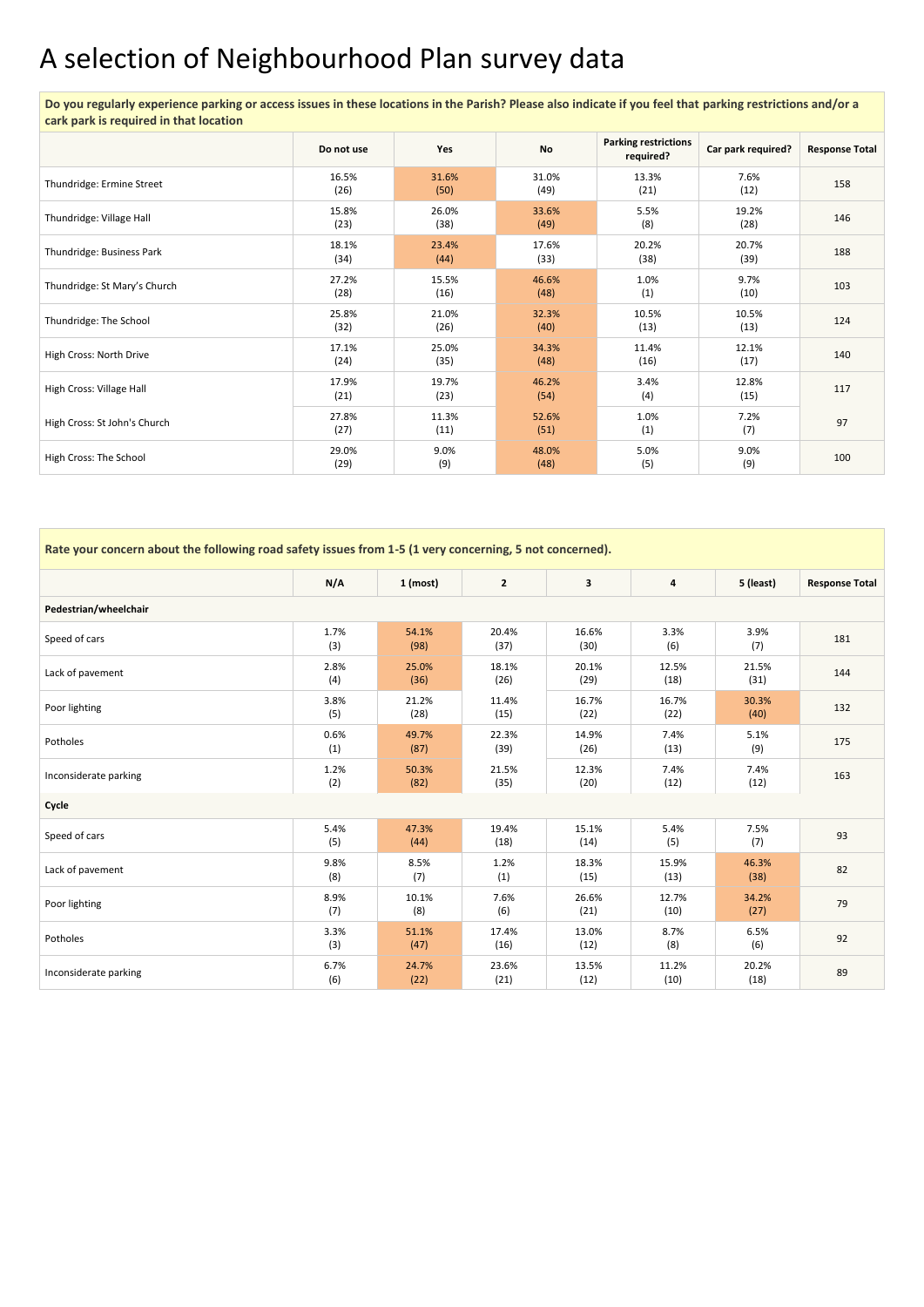**The following relate to the type of parking provision developers should make within developments. East Herts District Council stipulates the number of spaces that should be included which is dependent on the size of the property.** 

|                                                                                                              | <b>Yes</b>     | <b>No</b>      | Don't know    | <b>Response Total</b> |
|--------------------------------------------------------------------------------------------------------------|----------------|----------------|---------------|-----------------------|
| Should garages be included within parking space allocations?                                                 | 42.2%<br>(79)  | 40.6%<br>(76)  | 17.1%<br>(32) | 187                   |
| Is communal parking preferable to private off-street parking?                                                | 27.2%<br>(50)  | 54.3%<br>(100) | 18.5%<br>(34) | 184                   |
| Should allocated parking be designed so cars can be parked one behind the other within the<br>plot boundary? | 37.4%<br>(68)  | 39.0%<br>(71)  | 23.6%<br>(43) | 182                   |
| Should allocated parking be designed so cars can be parked next to each other within the plot<br>boundary?   | 71.4%<br>(132) | 10.8%<br>(20)  | 17.8%<br>(33) | 185                   |
| Post development, should garages be retained and prevented from conversion                                   | 57.3%<br>(106) | 19.5%<br>(36)  | 23.2%<br>(43) | 185                   |
| Is on-street parking acceptable within new developments?                                                     | 18.2%<br>(35)  | 70.3%<br>(135) | 11.5%<br>(22) | 192                   |
| Should communal visitor parking be included within new developments?                                         | 88.4%<br>(168) | 3.2%<br>(6)    | 8.4%<br>(16)  | 190                   |

#### **Which of the following types of housing development do you feel would be acceptable in the Parish?**

|                                                      | <b>Within Village</b><br><b>Boundaries</b> | On Edge of Village<br><b>Boundaries</b> | <b>Outside Village</b><br><b>Boundaries</b> | <b>Not Acceptable</b> | <b>Response Total</b> |
|------------------------------------------------------|--------------------------------------------|-----------------------------------------|---------------------------------------------|-----------------------|-----------------------|
| Infill on brownfield sites                           | 36.6%<br>(90)                              | 23.6%<br>(58)                           | 23.6%<br>(58)                               | 16.3%<br>(40)         | 246                   |
| Infill on greenfield sites                           | 10.6%<br>(20)                              | 9.0%<br>(17)                            | 11.6%<br>(22)                               | 68.8%<br>(130)        | 189                   |
| Infill in gardens of existing properties             | 30.1%<br>(68)                              | 15.0%<br>(34)                           | 14.2%<br>(32)                               | 40.7%<br>(92)         | 226                   |
| Demolition of existing housing for development       | 25.7%<br>(55)                              | 15.0%<br>(32)                           | 14.5%<br>(31)                               | 44.9%<br>(96)         | 214                   |
| Small - up to 6 plots on undeveloped land            | 27.4%<br>(63)                              | 27.0%<br>(62)                           | 21.7%<br>(50)                               | 23.9%<br>(55)         | 230                   |
| Medium - 7-20 plots on undeveloped land              | 8.7%<br>(16)                               | 12.0%<br>(22)                           | 13.7%<br>(25)                               | 65.6%<br>(120)        | 183                   |
| Large - over 20 plots on undeveloped land            | 4.0%<br>(7)                                | 2.3%<br>(4)                             | 7.5%<br>(13)                                | 86.1%<br>(149)        | 173                   |
| Development within the greenbelt                     | 4.3%<br>(8)                                | 3.8%<br>(7)                             | 4.3%<br>(8)                                 | 87.6%<br>(163)        | 186                   |
| Demolition of existing business premises for housing | 30.9%<br>(73)                              | 19.9%<br>(47)                           | 20.3%<br>(48)                               | 28.8%<br>(68)         | 236                   |

| Which types and sizes of property do you think are needed in the Parish, or you would like to move to, if they were built? Please tick all that apply. |               |               |       |             |             |               |                       |
|--------------------------------------------------------------------------------------------------------------------------------------------------------|---------------|---------------|-------|-------------|-------------|---------------|-----------------------|
|                                                                                                                                                        | 1 bed         | 2 bed         | 3 bed | 4 bed       | 5 bed       | Not needed    | <b>Response Total</b> |
| Flat                                                                                                                                                   | 21.4%<br>(18) | 31.0%<br>(26) | 3.6%  | 0.0%<br>(0) | 0.0%<br>(0) | 44.0%<br>(37) | 84                    |

| Maisonette              | 11.1%<br>(8)  | 33.3%<br>(24) | 4.2%<br>(3)   | 0.0%<br>(0)   | 1.4%<br>(1)    | 50.0%<br>(36) | 72  |
|-------------------------|---------------|---------------|---------------|---------------|----------------|---------------|-----|
| <b>Terraced Housing</b> | 1.8%<br>(2)   | 34.2%<br>(38) | 33.3%<br>(37) | 3.6%<br>(4)   | 0.9%<br>(1)    | 26.1%<br>(29) | 111 |
| Semi Detached Housing   | 0.7%<br>(1)   | 21.1%<br>(30) | 47.9%<br>(68) | 9.2%<br>(13)  | 1.4%<br>(2)    | 19.7%<br>(28) | 142 |
| Detached Housing        | 0.0%<br>(0)   | 8.5%<br>(13)  | 26.8%<br>(41) | 31.4%<br>(48) | 13.1%<br>(20)  | 20.3%<br>(31) | 153 |
| Mews Style Housing      | 1.9%<br>(2)   | 25.9%<br>(28) | 32.4%<br>(35) | 8.3%<br>(9)   | 2.8%<br>(3)    | 28.7%<br>(31) | 108 |
| <b>Bungalows</b>        | 10.9%<br>(16) | 45.6%<br>(67) | 19.7%<br>(29) | 4.1%<br>(6)   | 0.7%<br>(1)    | 19.0%<br>(28) | 147 |
| Other                   | 3.6%<br>(1)   | 3.6%<br>(1)   | 7.1%<br>(2)   | 3.6%<br>(1)   | $0.0\%$<br>(0) | 82.1%<br>(23) | 28  |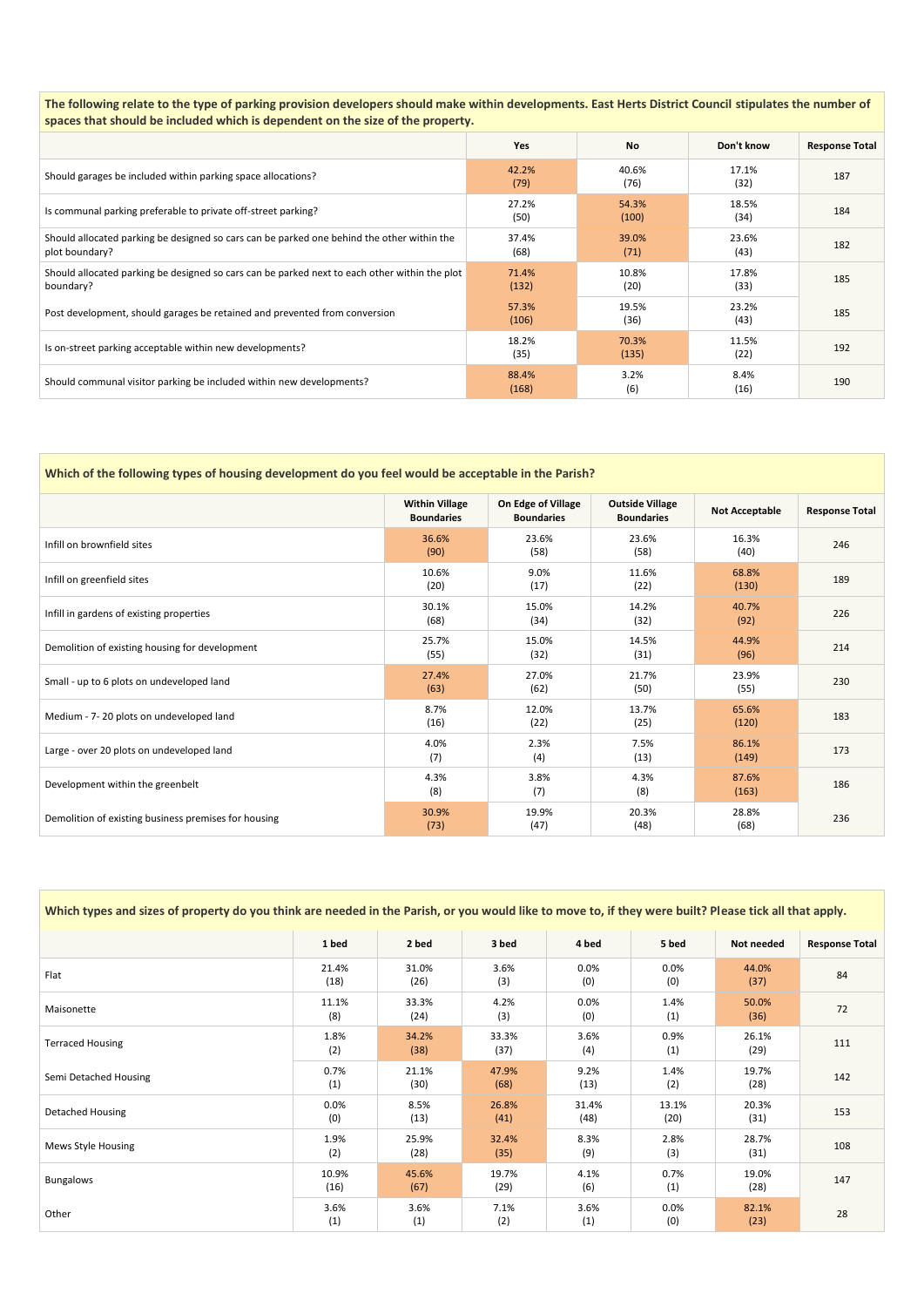# A selection of Neighbourhood Plan survey data

**If suitable properties were available in the Parish would you be interested in moving into a property that provided any of the following options? If so, please indicate approximate timescales.** 

|                                                                                            | Next 5 years  | 5 - 10 years  | 10 - 15 years | <b>No</b>      | <b>Response Total</b> |
|--------------------------------------------------------------------------------------------|---------------|---------------|---------------|----------------|-----------------------|
| Upsizing                                                                                   | 6.7%<br>(11)  | 4.3%<br>(7)   | 0.6%<br>(1)   | 88.4%<br>(145) | 164                   |
| Downsizing                                                                                 | 8.4%<br>(15)  | 12.3%<br>(22) | 12.3%<br>(22) | 67.0%<br>(120) | 179                   |
| Same size but different style                                                              | 5.6%<br>(9)   | 4.3%<br>(7)   | 3.7%<br>(6)   | 86.4%<br>(140) | 162                   |
| Accommodating care/support needs (bungalow/annexe etc)                                     | 4.3%<br>(7)   | 8.5%<br>(14)  | 15.9%<br>(26) | 71.3%<br>(117) | 164                   |
| Closer to public transport                                                                 | 2.5%<br>(4)   | 6.9%<br>(11)  | 9.4%<br>(15)  | 81.1%<br>(129) | 159                   |
| Need to change tenure (e.g. from renter to owner)                                          | 5.4%<br>(8)   | 3.4%<br>(5)   | 0.0%<br>(0)   | 91.3%<br>(136) | 149                   |
| Current property meets existing and future needs and are therefore happy<br>to remain here | 23.3%<br>(38) | 16.0%<br>(26) | 35.6%<br>(58) | 25.2%<br>(41)  | 163                   |

**Please indicate your top 5 of the following features which are the most important for new housing developments to include. Tick 5 options.** 

|                |                                                                                  | Response<br>Percent | <b>Response Total</b> |
|----------------|----------------------------------------------------------------------------------|---------------------|-----------------------|
| $\mathbf{1}$   | Low running costs e.g. maintenance, bills etc                                    | 46.97%              | 93                    |
| $\overline{2}$ | Garage suitable for a modern size car                                            | 32.32%              | 64                    |
| $\overline{3}$ | Maintaining existing views and sight lines for existing residents                | 78.28%              | 155                   |
| $\overline{4}$ | Incorporation of features to add character (e.g. cladding, brick<br>details etc) | 22.73%              | 45                    |
| 5              | Use of more sustainable building materials and construction<br>techniques        | 21.21%              | 42                    |
| 6              | Provides some form of renewable energy (e.g. solar<br>power/heating etc)         | 31.31%              | 62                    |
| $\overline{7}$ | Sufficient off road parking spaces                                               | 85.86%              | 170                   |
| 8              | How the properties look externally                                               | 52.02%              | 103                   |
| $\overline{9}$ | Size of reception rooms                                                          | 6.06%               | 12                    |
| 10             | Size of bedrooms                                                                 | 9.09%               | 18                    |
| 11             | Number of bedrooms                                                               | 9.60%               | 19                    |
| 12             | Number of storeys                                                                | 10.61%              | 21                    |
| 13             | Size of garden                                                                   | 30.81%              | 61                    |
| 14             | Visitor parking                                                                  | 40.40%              | 80                    |